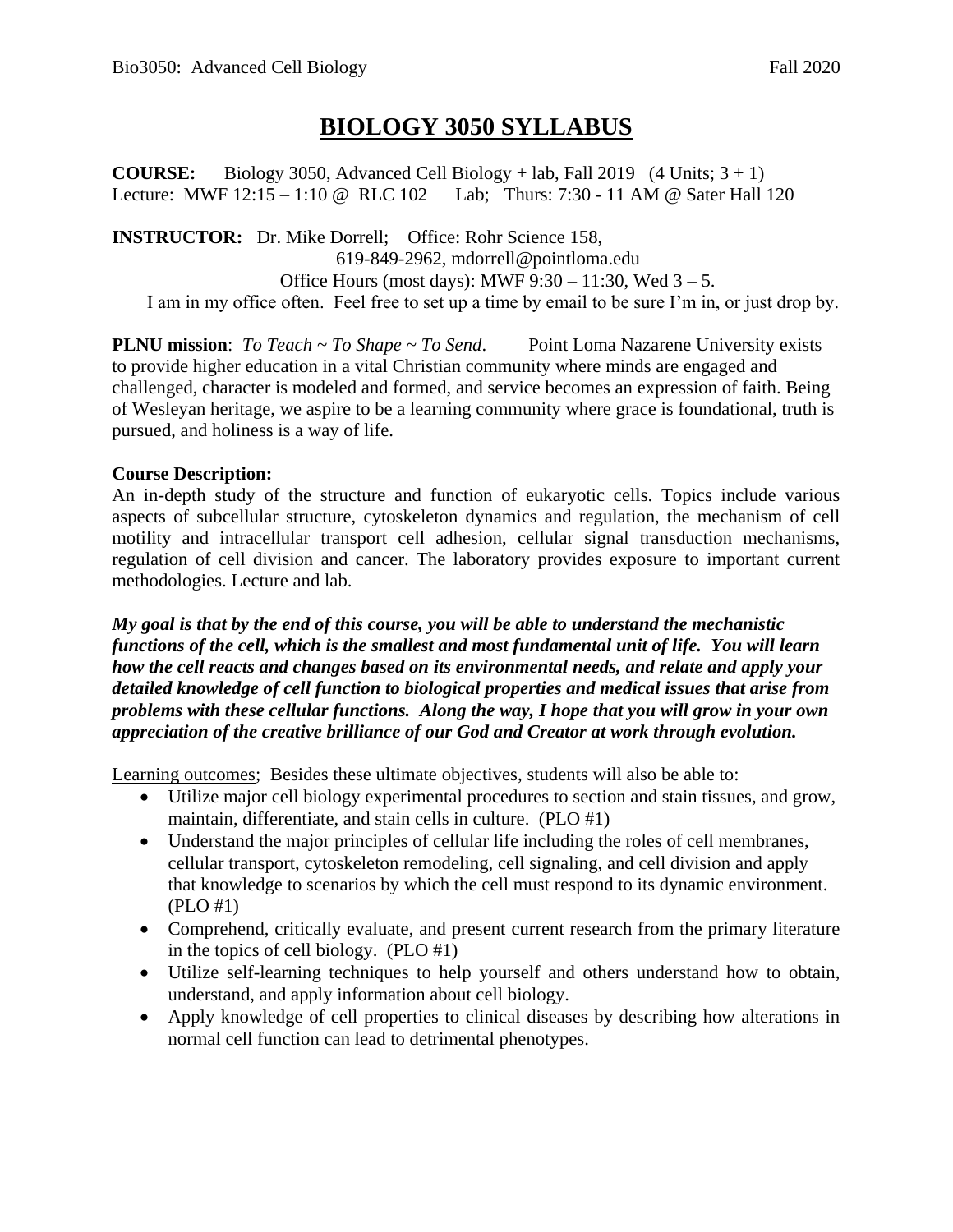**REQUIRED TEXTS:** \*\*Alberts et. al., Molecular Biology of the Cell, 6<sup>th</sup> Ed., (Big blue book) Garland Science, New York, 2014.

The Immortal Life of Henrietta Lacks; by Rebecca Skloot

*\*\*I realize that this is a thick and expensive textbook. However, this textbook is a great resource for Biology in general. I can tell you from experience that it will be a wonderful reference as you prepare for Graduate or Medical school, and while you are studying, or employed in, anything related to biology. Plus, after evaluating many texts, it doesn't cost much more that other text options.* 

**EVALUATION AND GRADING**; Letter grades will be assigned at the end of the course based on your percentage of total possible points, according to the following **approximate** scale:

| A             | $90 - 100\%$ |
|---------------|--------------|
| B             | $80 - 89\%$  |
| $\mathcal{C}$ | $70 - 79\%$  |
| D             | $60 - 69\%$  |
| NC/F          | $< 60\%$     |

**As a general rule +/- 3% from the cutoff grades will usually be given +/- grades. For example, 87 – 90 would be a B+ and 90 – 93% would be an A-. Ultimately however, plusses and minuses (***e.g.***, B+/A-) will be determined at the instructor's discretion. A major factor in this decision will be consistent** *class participation, preparation, and effort***.** 

#### **Grading scale:**

| Laboratory grade                                                             | 10%  |
|------------------------------------------------------------------------------|------|
| Individual worksheets / crosswords / 2-page summaries / mixed group problems | 23%  |
| Primary literature presentation                                              | 10%  |
| Group participation, contribution, and discussion board posts                | 12%  |
| Midterms                                                                     | 30%  |
| Final exam                                                                   | 15%  |
| Total                                                                        | 100% |

#### **COURSE FORMAT**:

Theory behind the "jigsaw" format and active learning:

The overall format for this class is likely to be different from most other courses that you have taken throughout your educational career. Extensive data has effectively demonstrated that students learn better by taking part in the learning process, a process called 'active learning', which provides opportunities for students to meaningfully talk and listen, write, read, and reflect on the content, ideas, issues, and concerns of an academic subject." (Meyers and Jones, *Promoting active learning; strategies for the college classroom*. San Franscisco: Jossey-Bass). In addition, with the technology available today, science is becoming less and less about memorizing certain facts, and more and more about learning to think, analyze, and evaluate information scientifically. To this end, this course will incorporate several active learning techniques, a few of which are referred to as 'Jigsaw' and 'peer teaching'.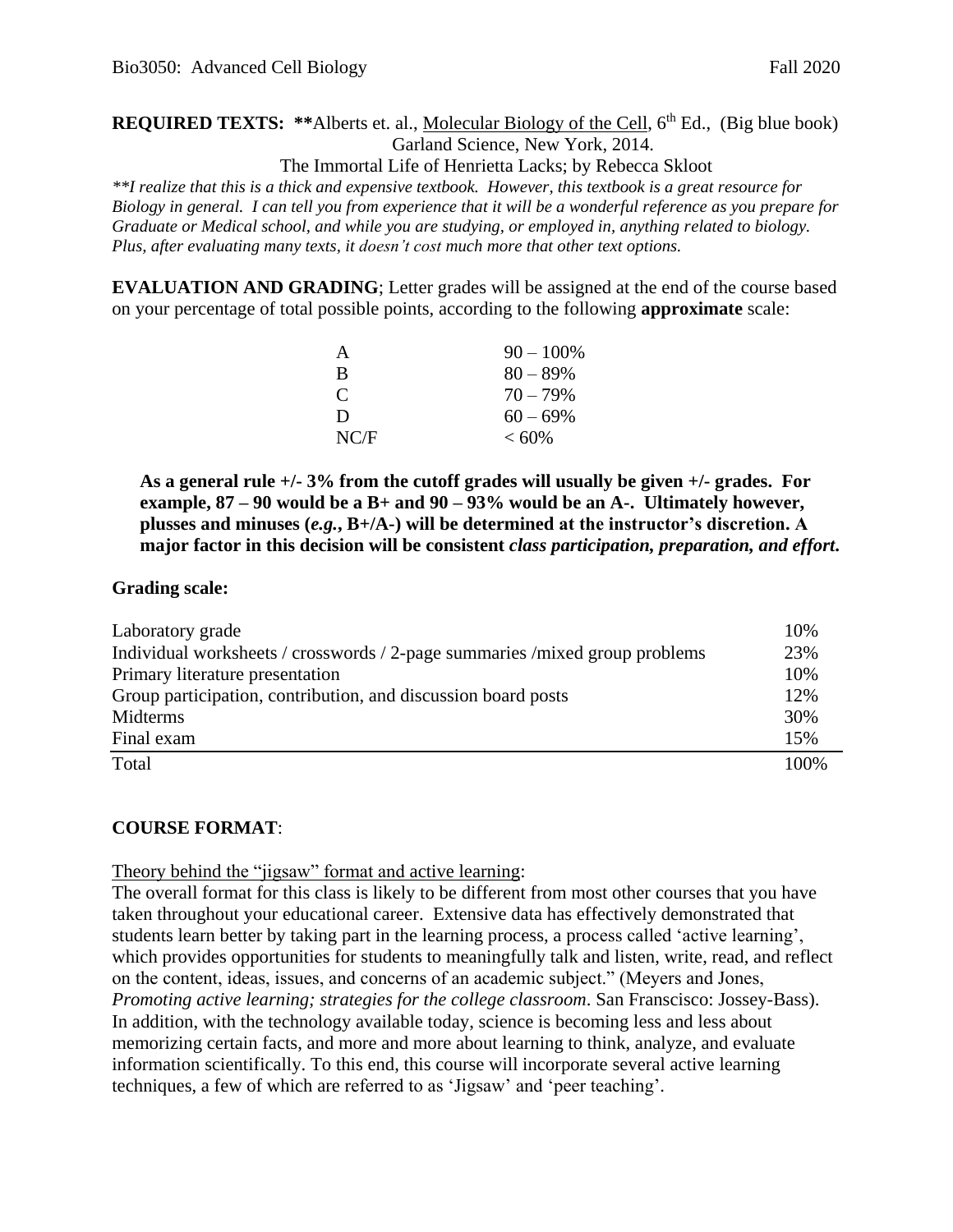#### Classroom participation / Jigsaw learning / Peer teaching:

Students will be in charge of learning a portion of each unit on their own and then teaching that portion to the other members of a mixed group of students assigned different portions of the unit content. The group will work together to answer various questions and solve different problems both in and out of class.

#### Jigsaw / Peer teaching format:

Students will be assigned to one of 5 different groups. For each unit, different groups will be assigned portions of the content (rotating throughout the course)

#### *General timetable within each unit*:

#### **Day 1: Introduction**

- Exercise designed to initiate interest in, and thoughts about, the topic.
- Background information necessary to understand your assigned portions.

# **Day 2: Same group discussions and exercises**

- Student discussion in groups with others assigned the same topic portion
- Come to class having completed the individual unit worksheet.
	- o Submit to Canvas for grading **PRIOR** to class on that day.
	- o Bring a copy for yourself to use as part of the discussion / teaching
- Discuss the assigned topic with peers who were assigned the same content
	- o Revise misconceptions and clear up confusing aspects
	- o Prepare / practice effective teaching of the key concepts and figures
	- o Use instructor to help clarify any aspect that is unclear.

# **Prior to mixed group work (prior to Unit day 3):**

- o Submit a concise 2-page summary to Canvas **PRIOR** to the next class
- o Come prepared to describe and teach your content in mixed group

# **Days 3 & (sometimes) 4: Mixed group work.**

- Students will assemble in assigned mixed groups
- Students will teach each other their own assigned content (~20 minutes each)
- Throughout the group work, the professor will be helping clear up confusion

# **Days 5 – 8 (# of days vary slightly): Concept clarification and group problem work**

- Instructor led discussions / lectures about different topics within the unit
	- o Further implementation and application of the learned concepts such as how these relate to disease, normal cellular life and function, etc.
	- o Clarifications of commonly misunderstood concepts
- Periodically during discussion, we will introduce a problem from the mixed group questions that you are to work on together in class with your mixed group.
- You should be working as a group some outside of class to complete the other mixed group problems. *Note: I take group participation and evaluations very seriously so you should be sure to be pulling your own weight when questions require some time and effort outside of class to complete.*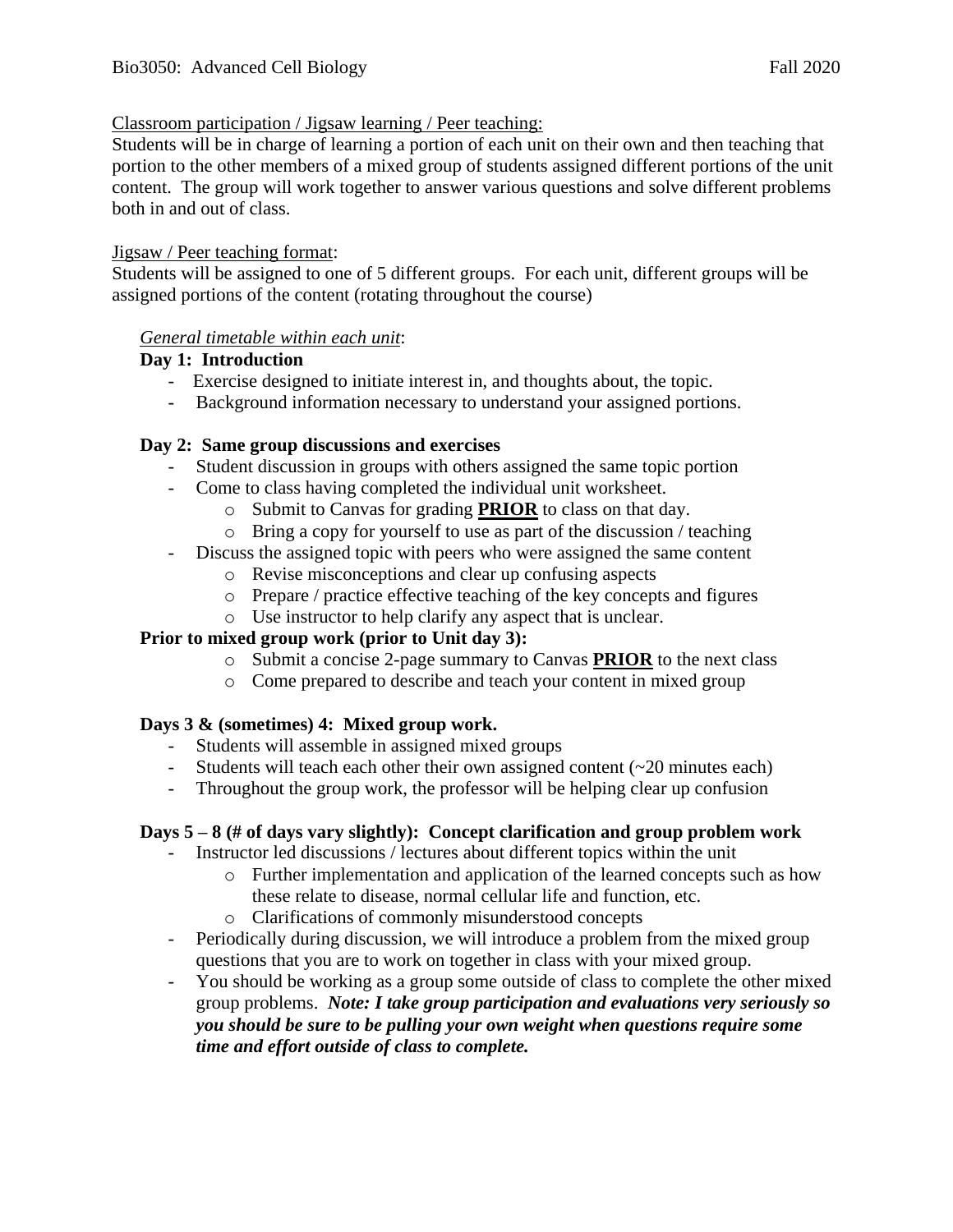# **Course Homework and Assessment Descriptions:**

# **Worksheets:**

In order to help you focus your thoughts while studying your particular assigned content, you will be given a worksheet to complete. I have worked very hard to create these to help guide you through your reading. These will be due before you meet in same groups (day 2 of the unit) so that you can bring the completed worksheet to class and use it to confer with students who were assigned the same content. Your individual worksheet is to be submitted to Canvas prior to the same groups class (**NO LATE SUBMISSIONS WILL BE ACCEPTED**). You will then work in "same group", helping explain important concepts and eliminate misconceptions and confusion. Please use your professor during this time (ASK QUESTIONS OF ME).

#### **2-page summaries:**

There is a lot of content in this class. A big part of the success of this format is dependent on each student working hard to understand their assigned content to such a degree that he/she can adequately teach that content to other students and use their knowledge to help with the group answer problem sets. In order to help orient your thoughts into a concise package, you are required to make a 2-page summary of the main ideas and the details of the information contained in your particular content area. The 2-page summary **MUST BE 12-point font (Times New Roman), 1 ½ spaced lines, and less than 2 pages long**. You may find it difficult to adequately describe all of the pertinent information in this small a space, but this is part of the point…to force you to think about, and understand, the content in such depth that this becomes possible, thus making teaching it to others much easier. This will also help you practice to communicate the important concepts without extraneous verbiage. You will provide copies of the summary for each of your mixed group members for use in teaching during mixed group work. The summary can be started at any time and is to be submitted individually, but you should use your 'same group' work to help you complete it. Submit via Canvas.

# **Mixed Group teaching – discussion board:**

In addition to teaching in class, you are required to present a few of the most critical concepts and figures from your reading section via discussion board. You should present the figures using your textbook and record using Screencast-o-matic or whatever modality you find best. Then, save to YouTube and provide the link to your presentation in the discussion board. This allows us to get to some of the parts that you may not have gotten to in class and to help your fellow students review some of the more key aspects of your section. You should take advantage of this tool and be sure to watch everyone's posts and ask questions that you have. Monitor the discussion board and answer questions to the best of your ability. I will also step in and help answer questions as necessary.

# **Mixed group problems**

Groups of 4, with one person from each content area, will assemble and help teach each other the various content that everyone is ultimately responsible for in each unit. To help you assemble the information from each member of the group, the groups will work on, and turn in, various problem sets. These should be uploaded to Canvas by a single member of each group, with all the group members' names at the top. We will be working on some of the group problems together in class. However, some of the questions will require a effort outside of class. Be sure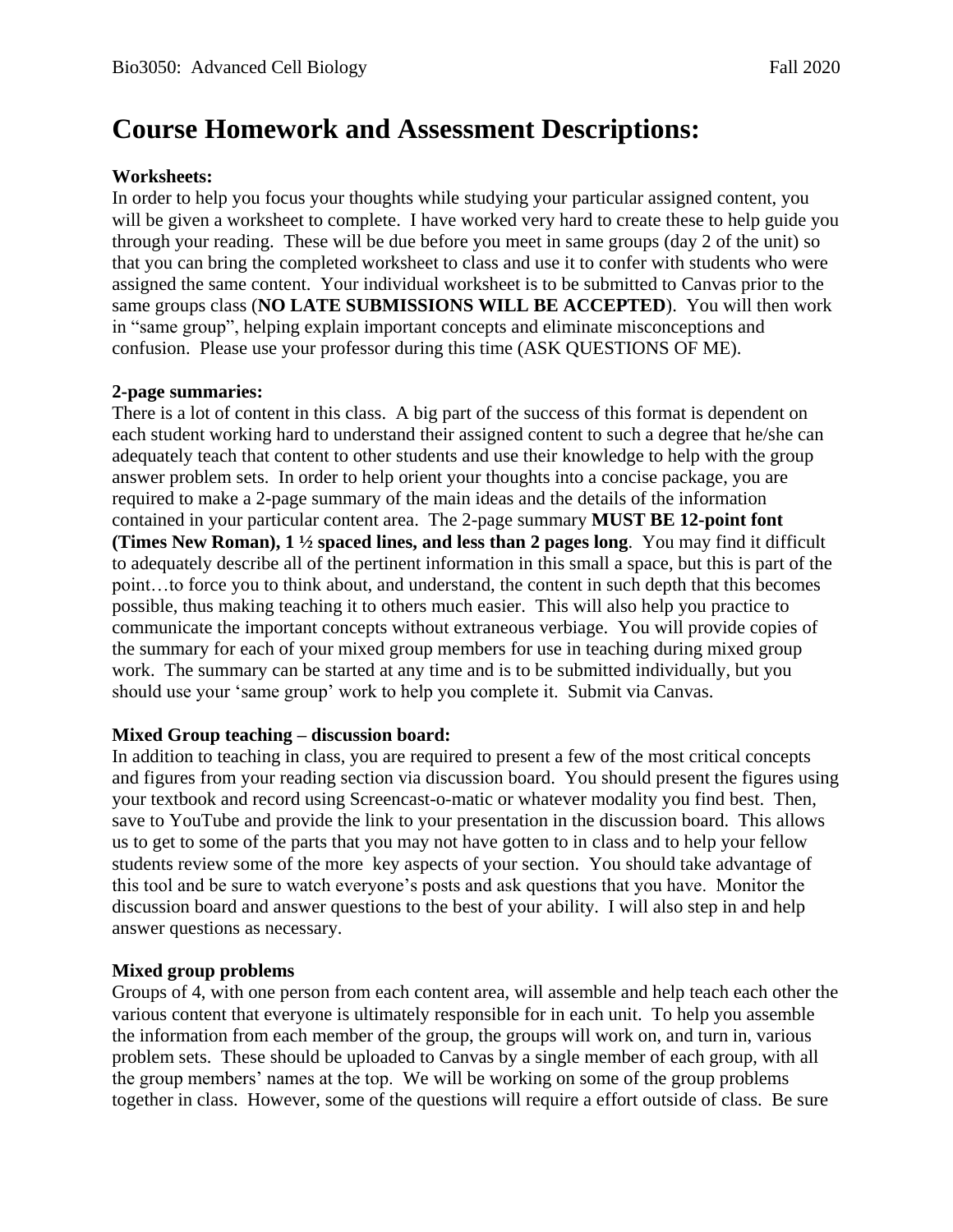to work together and pull your own weight. I suggest designing a google document that everyone can add to and revise. You will be grading each other on participation and effort, and I will be taking account of that as well. **Remember that your participation is worth 10% of your grade, evaluated by peer evaluations and my own observations. Also, the concepts covered in these problems are very likely to appear on the exams so it is to your benefit to understand the answer to the problems and to learn from other members of your group.**

#### Crossword puzzle:

I have generated crossword puzzles using key terms from the chapter. Although I like to focus more on concepts, memorizing and understanding terms is key to Cell biology. Hopefully, this will be a 'fun' activity that will help you study and recognize terms throughout the book. While individually completing the puzzles, make sure you understand the terms and their importance to the topic. *You are required to complete the Unit 1 crossword puzzle and 3 of the last 5 units. You may complete them all for your benefit, but have 2 that you can skip without penalty*.

# **Attendance and Group participation / evaluation**

As this course is largely designed based on group work, a significant portion of your overall grade (10%) will be based on your preparation, participation, discussion board presentations, and contribution to class. **There will be opportunities for students to evaluate their fellow group members for preparation, contribution to group problems, and ability to convey their content to the rest of the group.** I reserve the right to dock points even further from the overall grades if I see that someone is not adequately contributing to the group teaching and group work.

#### **Midterms and Final exam**

There will be three scheduled midterms throughout the semester, given during the scheduled laboratory times. Tests will be a combination of multiple choice, short answer / problems, and essay. Each will mainly cover the recent material. However, all of science is cumulative and thus you will still be responsible for material covered earlier; comprehension of this material will likely be key to answering questions on new material. The final exam will be approximately 40% new material and 60% cumulative.

**FINAL EXAMINATION POLICY** - Successful completion of this class requires taking the final examination on its scheduled day. The final examination schedule is posted on the Class Schedules site. NO requests for early examinations or alternative days will be approved.

# **Primary literature presentation**

During each lecture, one of the groups will be assigned to cover a primary literature article on the topic material. Your group will be presenting the article in a  $30 - 45$  minute, journal club-style presentation during the lab period. As for the other sections, there will be a worksheet that you must complete, meant to guide you through understanding the article. Although **you will not be required to write 2-page summary on the content of this article, you should still come to the mixed groups prepared to participate, especially in the mixed group problems.** See the guidelines for article presentation for helpful hints, presentation formatting, and the grading rubric on this particular project.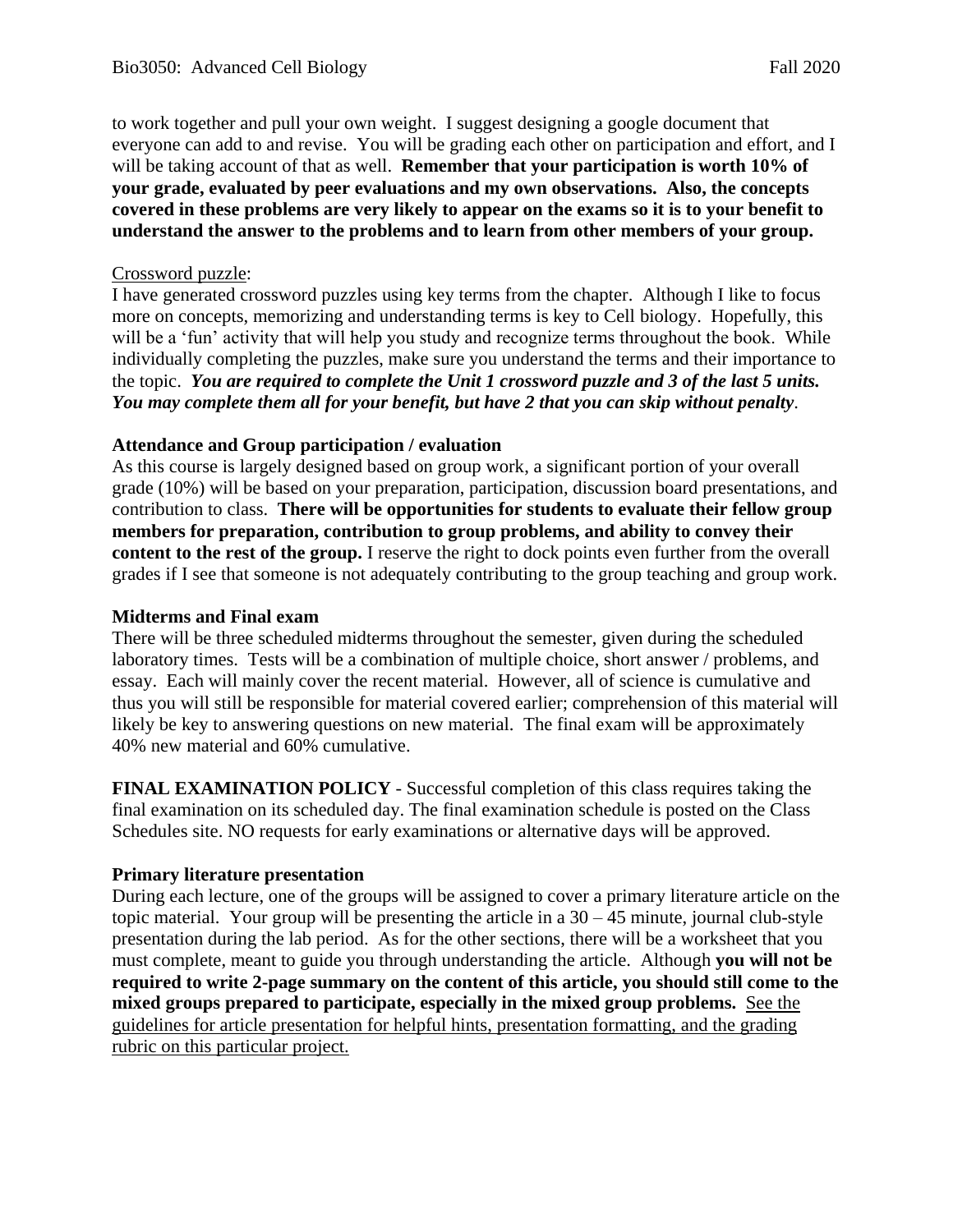# **Feedback**

As you go through each unit, please let me know what concepts are clear, and which need extra clarification during the concept clarification classes. Also, I have continuously revised this course format to help make it as good as possible. However, I understand that people are different so please give me feedback throughout the course so that I can continue to make this better and optimize your learning experience. I also work very hard to give you feedback on assignments, etc. Use this to your advantage to learn and prepare for the exams.

#### **Laboratory work**

See laboratory syllabus for detailed information.

# **PLNU COPYRIGHT POLICY**

Point Loma Nazarene University, as a non-profit educational institution, is entitled by law to use materials protected by the US Copyright Act for classroom education. Any use of those materials outside the class may violate the law.

# **PLNU ACADEMIC HONESTY POLICY**

Students should demonstrate academic honesty by doing original work and by giving appropriate credit to the ideas of others. Academic dishonesty is the act of presenting information, ideas, and/or concepts as one's own when in reality they are the results of another person's creativity and effort. A faculty member who believes a situation involving academic dishonesty has been detected may assign a failing grade for that assignment or examination, or, depending on the seriousness of the offense, for the course. Faculty should follow and students may appeal using the procedure in the university Catalog. See **Academic Policies** for definitions of kinds of academic dishonesty and for further policy information.

# **PLNU ACADEMIC ACCOMMODATIONS POLICY**

While all students are expected to meet the minimum standards for completion of this course as established by the instructor, students with disabilities may require academic adjustments, modifications or auxiliary aids/services. At Point Loma Nazarene University (PLNU), these students are requested to register with the Disability Resource Center (DRC), located in the Bond Academic Center. [\(DRC@pointloma.edu](mailto:DRC@pointloma.edu) or 619-849-2486). The DRC's policies and procedures for assisting such students in the development of an appropriate academic adjustment plan (AP) allows PLNU to comply with Section 504 of the Rehabilitation Act and the Americans with Disabilities Act. Section 504 (a) prohibits discrimination against students with special needs and guarantees all qualified students equal access to and benefits of PLNU programs and activities. After the student files the required documentation, the DRC, in conjunction with the student, will develop an AP to meet that student's specific learning needs. The DRC will thereafter email the student's AP to all faculty who teach courses in which the student is enrolled each semester. The AP must be implemented in all such courses.

If students do not wish to avail themselves of some or all of the elements of their AP in a particular course, it is the responsibility of those students to notify their professor in that course. PLNU highly recommends that DRC students speak with their professors during the first two weeks of each semester about the applicability of their AP in that particular course and/or if they do not desire to take advantage of some or all of the elements of their AP in that course.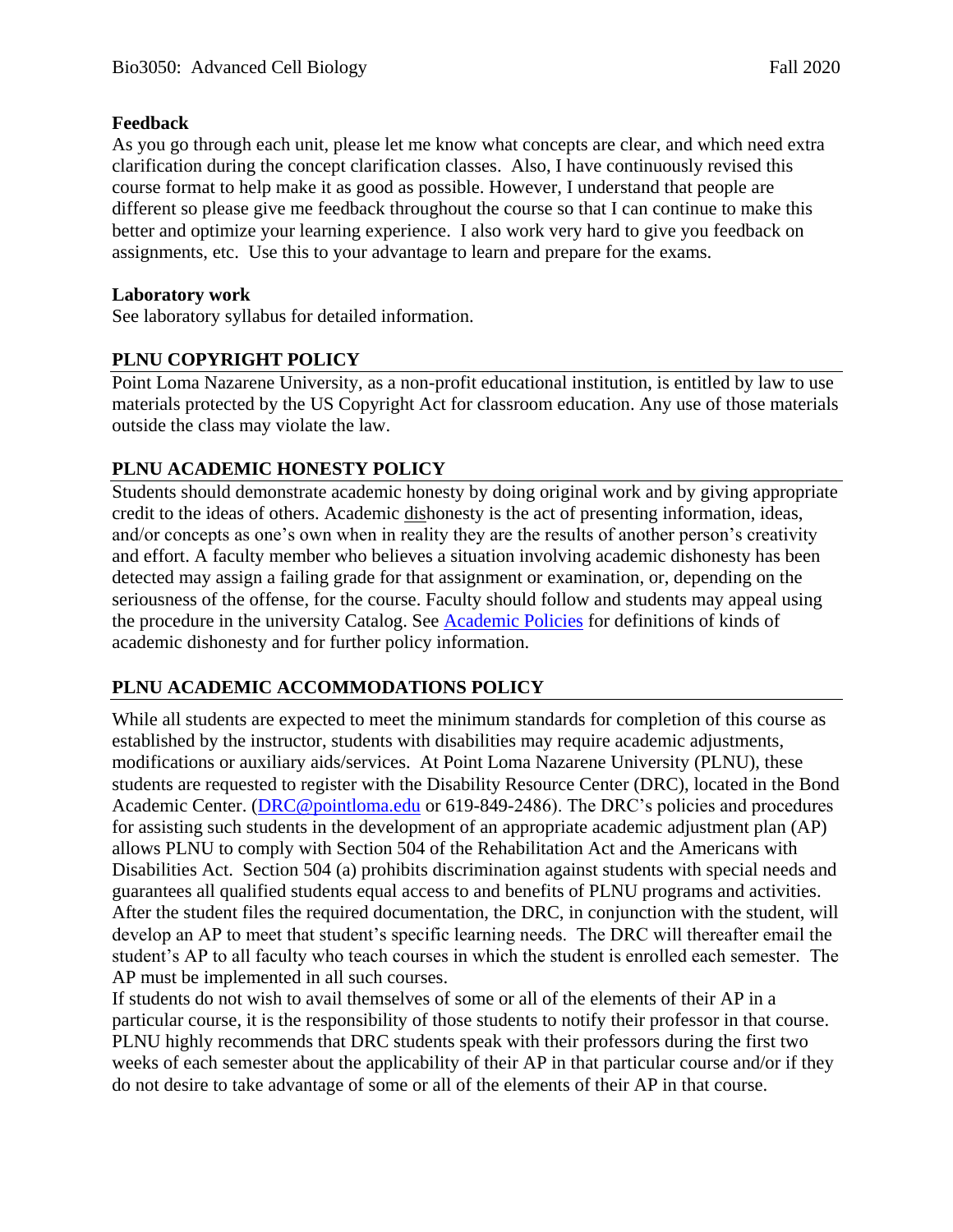#### **PLNU ATTENDANCE AND PARTICIPATION POLICY**

Regular and punctual attendance at all classes is considered essential to optimum academic achievement. If the student is absent from more than 10 percent of class meetings, the faculty member can file a written report which may result in de-enrollment. If the absences exceed 20 percent, the student may be de-enrolled without notice until the university drop date or, after that date, receive the appropriate grade for their work and participation. See [Academic Policies](http://catalog.pointloma.edu/content.php?catoid=18&navoid=1278) in the Undergraduate Academic Catalog.

#### FERPA POLICY

In compliance with federal law, neither PLNU student ID nor social security number should be used in publicly posted grades or returned sets of assignments without student written permission. This class will meet the federal requirements by (Note: each faculty member should choose one strategy to use: distributing all grades and papers individually; requesting and filing written student permission; or assigning each student a unique class ID number not identifiable on the alphabetic roster.). Also in compliance with FERPA, you will be the only person given information about your progress in this class unless you have designated others to receive it in the "Information Release" section of the student portal. See Policy Statements in the (undergrad/ graduate as appropriate) academic catalog.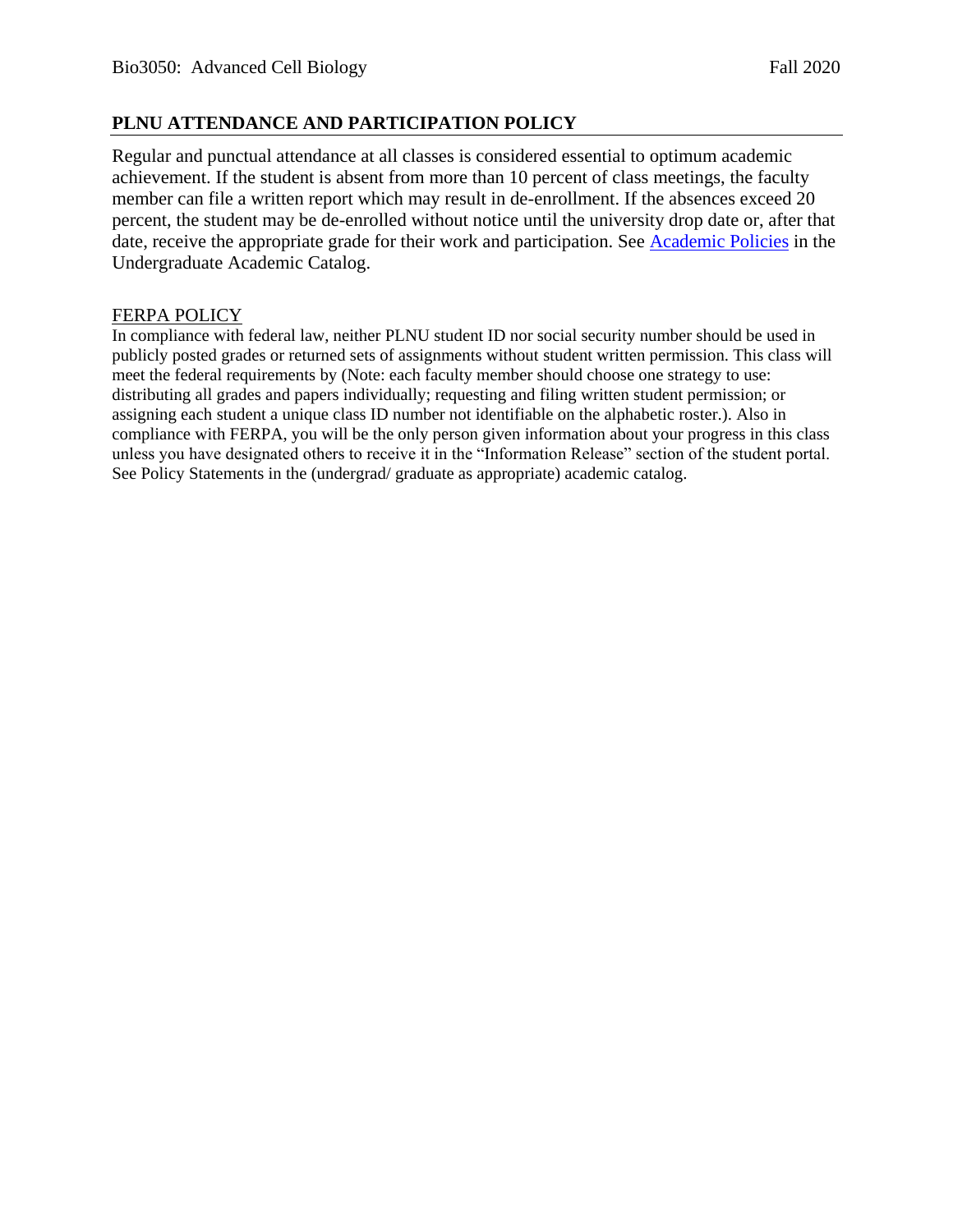# **TENTATIVE COURSE SCHEDULE**:

| <b>Week</b>                         | Unit   | <b>Date</b>     | <b>Topic</b>                                               | <b>Textbook</b><br><b>Reference</b>            | Homework due (due prior<br>to class, unless otherwise<br>noted)          |  |
|-------------------------------------|--------|-----------------|------------------------------------------------------------|------------------------------------------------|--------------------------------------------------------------------------|--|
| Week<br>$\boldsymbol{l}$            | Unit 1 | $8-17$<br>(S)   | Course introduction                                        |                                                |                                                                          |  |
|                                     |        | $8-19$<br>(A)   | Chapters 1 and 3; cell<br>concepts and post-translational  | Ch <sub>1</sub><br>(review),                   | Read and review syllabus<br>and bring Q's                                |  |
|                                     |        | $8-21$<br>(S)   | modifications                                              | Ch. 3; Pg<br>149-169.                          |                                                                          |  |
| Week<br>$\overline{2}$              | Unit 1 | $8-24$<br>(A)   | Chapters 8 and 9; Key<br>laboratory techniques             | Ch. 8; Pg<br>439-445,<br>$Ch.9;$ Pg<br>529-562 | Unit 1 Crossword<br>Henrietta Lacks Discussion<br>board initial post due |  |
|                                     | Unit 2 | $8-26$<br>(A)   | Unit 2 introduction                                        | $Ch. 10-$<br>Ch. 11                            | Unit 1 worksheet. (due Tues<br>by midnight)<br>(HeLa responses due)      |  |
|                                     |        | $8 - 28$<br>(S) | Group work (same groups)                                   | $Ch. 10-$<br>Ch. 11                            | Unit 2 individual worksheet                                              |  |
| Week<br>$\mathfrak{Z}$              | Unit 2 | $8 - 31$<br>(S) | Cell membranes; mixed<br>groups (peer teaching)            | $Ch 10-$<br>$11$ (cont.)                       | Unit 2 - 2-page summary                                                  |  |
|                                     |        | $9 - 2$<br>(S)  | Cell membranes; mixed<br>groups (peer teaching)            |                                                | Posts of 2 key figures to<br>discussion board $(by$<br>midnight on Wed)  |  |
|                                     |        | $9 - 4$<br>(A)  | Cell membranes; concept<br>clarification 1                 |                                                |                                                                          |  |
| Week<br>$\overline{\boldsymbol{4}}$ | Unit 2 | $9 - 7$<br>(S)  | Cell membranes; concept<br>clarification 2                 | $Ch 10-$<br>11 (cont.)                         |                                                                          |  |
|                                     |        | $9 - 9$<br>(S)  | Cell membranes; concept<br>clarification 3                 |                                                | Unit 2 crossword (due by<br>midnight)                                    |  |
|                                     |        | $9-11$<br>(A)   | Cell membranes; concept<br>clarification 4                 |                                                | Unit 2 mixed group<br>problems and group<br>participation eval.          |  |
| Week<br>5                           | Unit 3 | $9 - 14$<br>(A) | Exam 1: Units 1 and 2                                      | Ch. 12 -<br>13                                 |                                                                          |  |
|                                     |        | $9-16$<br>(A)   | Unit 3; Introduction;<br>Intracellular trafficking         |                                                |                                                                          |  |
|                                     |        | $9 - 18$<br>(S) | Group work (same groups)                                   |                                                | Unit 3 individual worksheet                                              |  |
| Week<br>6                           | Unit 3 | $9 - 21$<br>(S) | Intracellular trafficking: Mixed<br>group teaching (day 1) | Ch. 12 -<br>13                                 | Unit 3 - 2-page summary                                                  |  |
|                                     |        | $9 - 23$<br>(S) | Intracellular trafficking: Mixed<br>group teaching (day 2) |                                                | Posts of 2 key figures to<br>discussion board $(by)$<br>midnight on Wed) |  |
|                                     |        | $9 - 25$<br>(A) | Intracellular trafficking;<br>concept clarification 1      |                                                |                                                                          |  |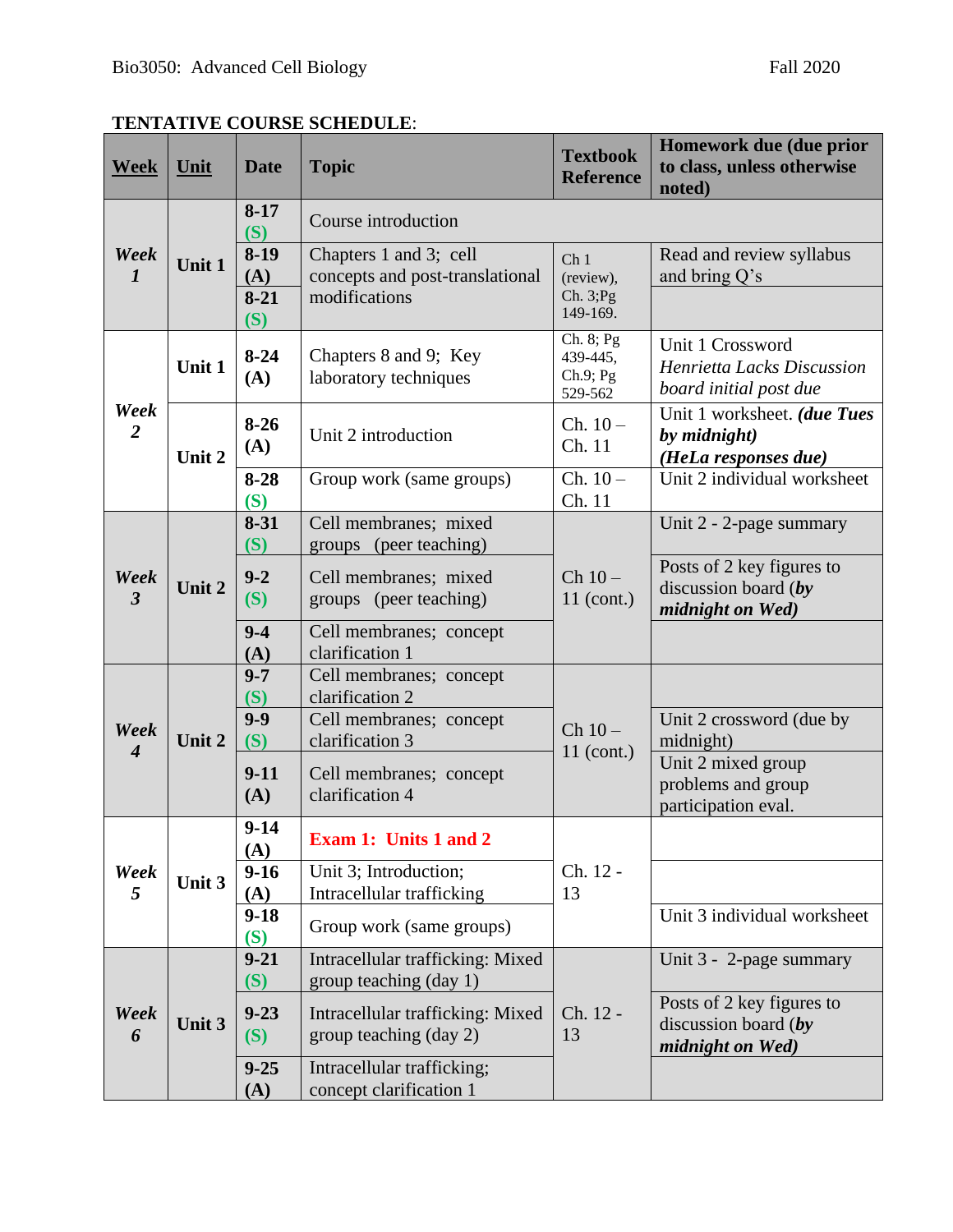| <b>Week</b>            | Unit   | <b>Date</b>      | <b>Topic</b>                                             | <b>Textbook</b><br><b>Reference</b> | Homework due (prior to<br>class unless otherwise<br>noted)                                |
|------------------------|--------|------------------|----------------------------------------------------------|-------------------------------------|-------------------------------------------------------------------------------------------|
| Week<br>$\overline{7}$ | Unit 3 | $9 - 28$<br>(S)  | Intracellular trafficking;<br>concept clarification 2    | Ch. 12 -<br>13                      |                                                                                           |
|                        |        | $9 - 30$<br>(S)  | Intracellular trafficking;<br>concept clarification 3    |                                     | Unit 3 - crossword                                                                        |
|                        |        | $10-2$<br>(A)    | Intracellular trafficking;<br>concept clarification 4    |                                     | Unit 3 mixed group problems<br>and peer evaluation                                        |
| Week<br>8              | Unit 4 | $10-5$<br>(A)    | Exam $#2$ : Unit 3                                       |                                     |                                                                                           |
|                        |        | $10-7$<br>(A)    | Unit 4; Introduction to Cell<br>signaling                | Ch. 15                              |                                                                                           |
|                        |        | $10-9$<br>(S)    | Unit 4: Cell Signaling<br>[Concept clarification only]   |                                     | Henrietta Lacks 2 discussion<br>board initial post due<br>(responses due Wed the $14th$ ) |
| Week<br>9              | Unit 4 | $10 - 12$<br>(A) | Unit 4: Cell Signaling<br>[Concept clarification only]   |                                     |                                                                                           |
|                        |        | $10-14$<br>(S)   | Unit 4: Cell Signaling<br>[Concept clarification only]   | Ch. 16<br>and 19                    | Discussion board - signaling<br>cascade (present assigned                                 |
|                        |        | $10 - 16$<br>(A) | Unit 4: Cell Signaling<br>[Concept clarification only]   |                                     | Unit 4 Crossword (due Fri)<br>Unit $4$ – mixed group<br>problems (due Tues by midnt)      |
| Week<br>10             | Unit 5 | $10-19$<br>(A)   | Unit 5; Cytoskeleton / cell<br>adhesion; intro. activity | Ch. 16<br>and 19                    |                                                                                           |
|                        |        | $10 - 21$<br>(S) | Cytoskeleton and cell<br>adhesion; (same groups)         |                                     | Unit 5; individual worksheet                                                              |
|                        |        | $10 - 23$<br>(S) | Cytoskeleton / cell adhesion;<br>mixed group (teaching)  |                                     | Unit 5; 2-page summary                                                                    |
| Week<br>11             | Unit 5 | $10 - 26$<br>(S) | Cytoskeleton / cell adhesion;<br>mixed group (teaching)  | Ch. 16,<br>Ch. 19                   | Discussion board posts of 2<br>key figures (Due midnight)                                 |
|                        |        | $10 - 28$<br>(S) | Cytoskeleton / cell adhesion;<br>concept clarification 1 |                                     |                                                                                           |
|                        |        | $10 - 30$<br>(A) | Cytoskeleton / cell adhesion;<br>concept clarification 2 |                                     |                                                                                           |
| Week<br>12             | Unit 5 | $11-2$<br>(S)    | Cytoskeleton / cell adhesion;<br>concept clarification 3 | Ch. 16,<br>Ch. 19                   | Unit 5 crossword (due<br>midn                                                             |
|                        |        | $11-4$<br>(A)    | Cytoskeleton / cell adhesion;<br>concept clarification 4 |                                     | Unit 5 mixed group problems<br>and peer evaluation                                        |
|                        |        | $11-6$<br>(A)    | Exam $#3$ ; Units $4 - 5$                                |                                     |                                                                                           |